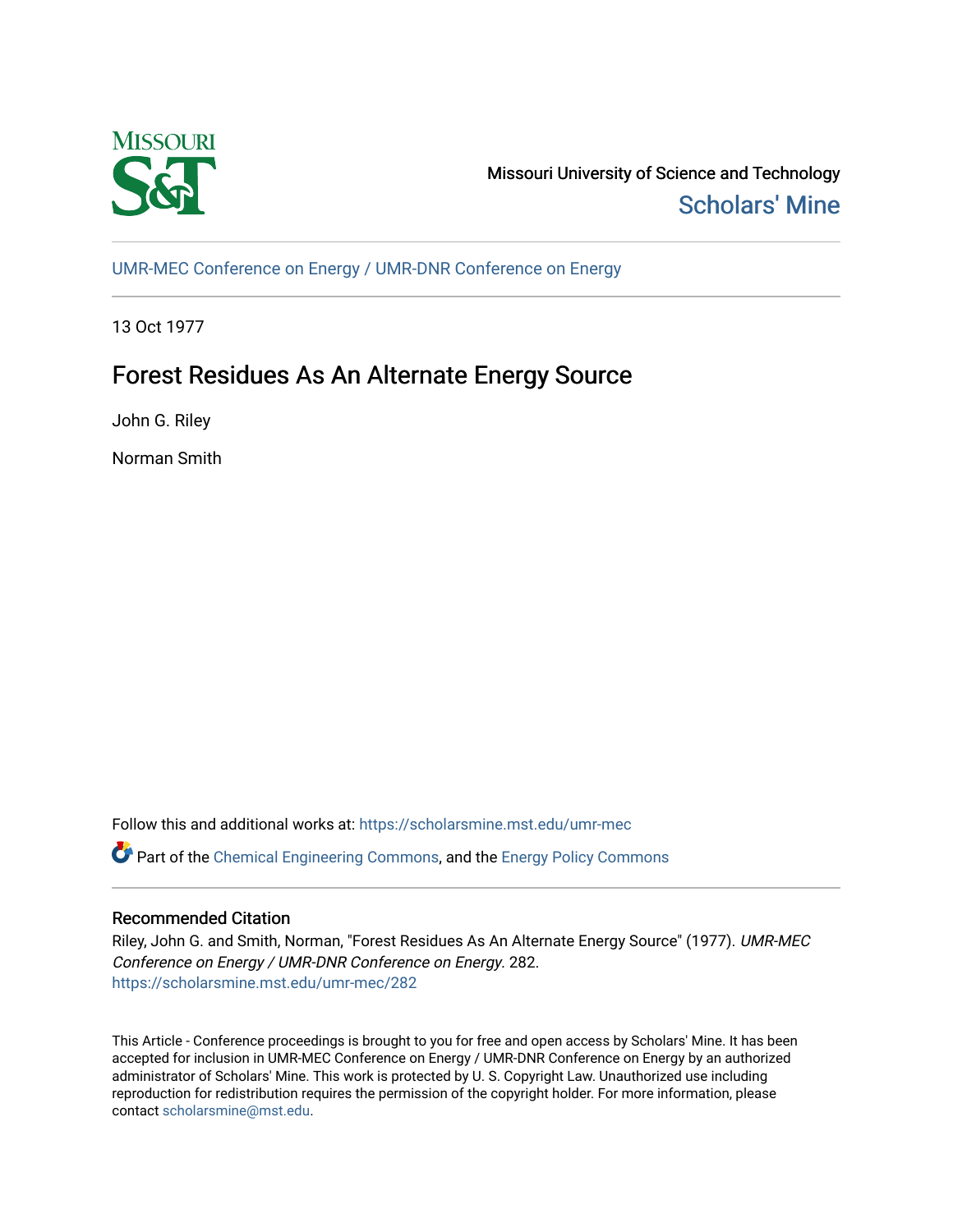## FOREST RESIDUES AS AN ALTERNATE ENERGY SOURCE

**John G. Riley and Norman Smith Agricultural Engineering Department University of Maine Orono, Maine**

#### **Abstract**

**Forest residues, in combination with more intensified timber production systems have potential as a substantial source of fuel wood. The extent and availability of this resource is discussed, with particular reference to the energetics and economics of existing and proposed harvesting systems. Utilization of residue wood fuels is considered and recent developments in small scale automatic wood chip burning heating systems for residential and commercial use are described.**

#### **1. INTRODUCTION**

**Compared to other alternate energy possibilities, wood has received very little attention in the overall national energy program until recently. Reasons for this are difficult to identify, but undoubtedly some gross underestimates of potential wood supply and concerns about competition with other uses have been major factors. Forest biomass is now being seriously considered as a major energy source in several parts of the country. Implementation of improved forest management techniques, including acceptance of the concept of complete tree harvesting will allow for sustainable yields many times greater than those obtained under traditional systems. A considerable portion of this increased Production could be used for fuel wood if there was a market for it.**

**The unwillingness to make major commitments towards utilization of forest residues for fuel is a result of many factors, economic, ecological, technological and others, all interdependent. However, the technological considerations, that is, the development of suitable techniques and equipment for procurement and utilization of the resource are seen to be of major importance. The economics of residue harvesting cannot even be estimated until some idea of the type, cost and efficiency of suitable machinery is determined. For example, no investments in wood fuel combustion equipment will be made until a guaranteed supply of suitable fuel is available. Conversely, production of specialized residue recovery machinery will not be forthcoming unless equipment for using the fuel is available. Many of**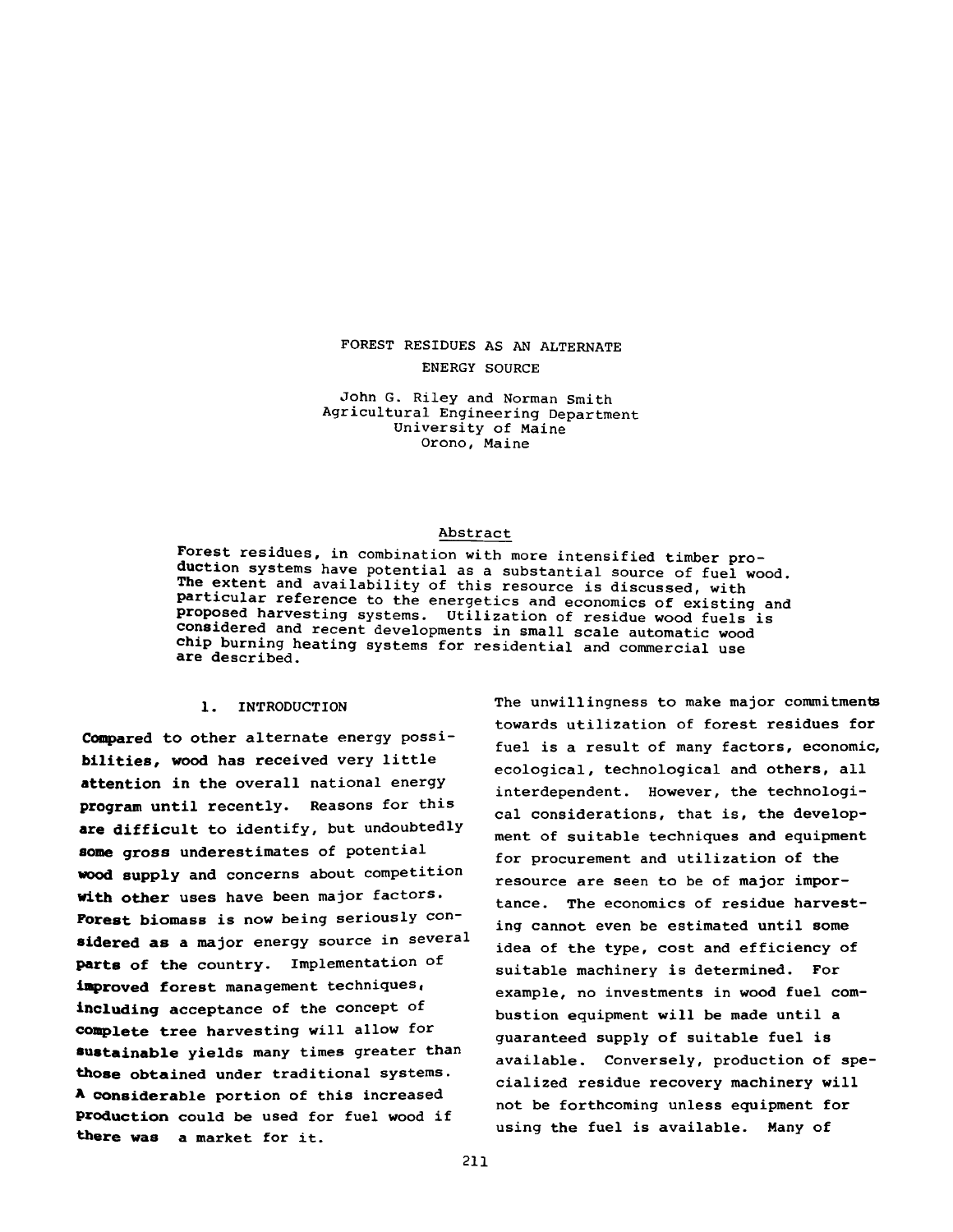**these engineering problems are now receiving serious attention, and the development of integrated fuel supply and utilization systems is becoming a distinct possibility in the Northeast. In order to understand the potential and the problems of using forest residues as an alternate energy source certain questions must be addressed:**

- **(1) How much material is available for the energy market?**
- **(2) How can this material be harvested economically and ecologically?**
- **(3) How best may it be utilized as an alternate energy source?**
- **2. AVAILABILITY OF FOREST RESIDUES**

**In attempting to quantify the amounts of potential fuel wood available a problem of terminology is encountered: what is a forest residue? Different writers and authorities have different definitions, ranging from simply the slash (tops, branches, cull trees) left behind after logging operations to the more inclusive term of all presently unused wood fiber. The latter is the definition preferred by the writers and used in this paper; thus forest residues includes tops, limbs and branches, stumps and roots, fire, disease and insect damaged trees, pre-commercial thinnings and puckerbrush. Some of these terms themselves are misleading; 'pre-commercial' thinnings implies trees of small diameter with no commercial value. However, small trees which 5 years ago would have been left in the woods are now being chipped whole for pulp - one company, as reported later, is harvesting trees as small as 2" diameter. Thus it would probably be better to refer simply to 'thinnings'. Puckerbrush was originally a regional term referring to dense stands of young hardwoods, but Young uses it to apply simply to young stands (8). Biomass, material grown specifically for fuel, in 'energy plantations' is not included in this study. Certainly**

**this may eventually provide substantial amounts of energy - one study performed for ERDA estimates 10 Q by 2000 AD, but this represents a long-term solution. In contrast, forest residues are available now and, perhaps more important, are available within the overall framework of existing timberland ownership and management systems. In the Northeast, for example, it is relatively easy to envision the major timber and paper companies harvesting an additional product, fuel wood, without this affecting the growth, harvesting and sale of trees for the so-called higher uses - paper, lumber, etc. It is on the other hand more difficult to foresee a major shift to biomass production, involving the commitment of extensive acreages to short rotation crops of fuel wood only.**

**Estimates of the quantities of residues available vary considerably. Arola puts a figure of 6 billion cubic meters on logging residues, fire insect and diseased trees and unused thinnings annually (1). Jamison estimates available unharvested residues in the U.S. at greater than 120 million dry tons per year (4). In the State of Maine alone, Young estimates approximately 13 million tons/year of presently unused material (9).**

**Traditional forest management throughout most of the world is based on the Merchantable Bole concept, with the merchantable portion of the tree harvested either by selective logging or clearcutting at intervals. The Complete Tree** concept as proposed by Young in many publ<sup>i-</sup> **cations not only involves using the entire tree 'from root tips to leaf tips', but also encourages improved management to increase sustainable yield while maintaining nutrient levels. In Maine, the bole of the tree contains approximately 65% of the fiber, the branches and tops 10%, the stump and roots 25%. Thus in harvesting ^**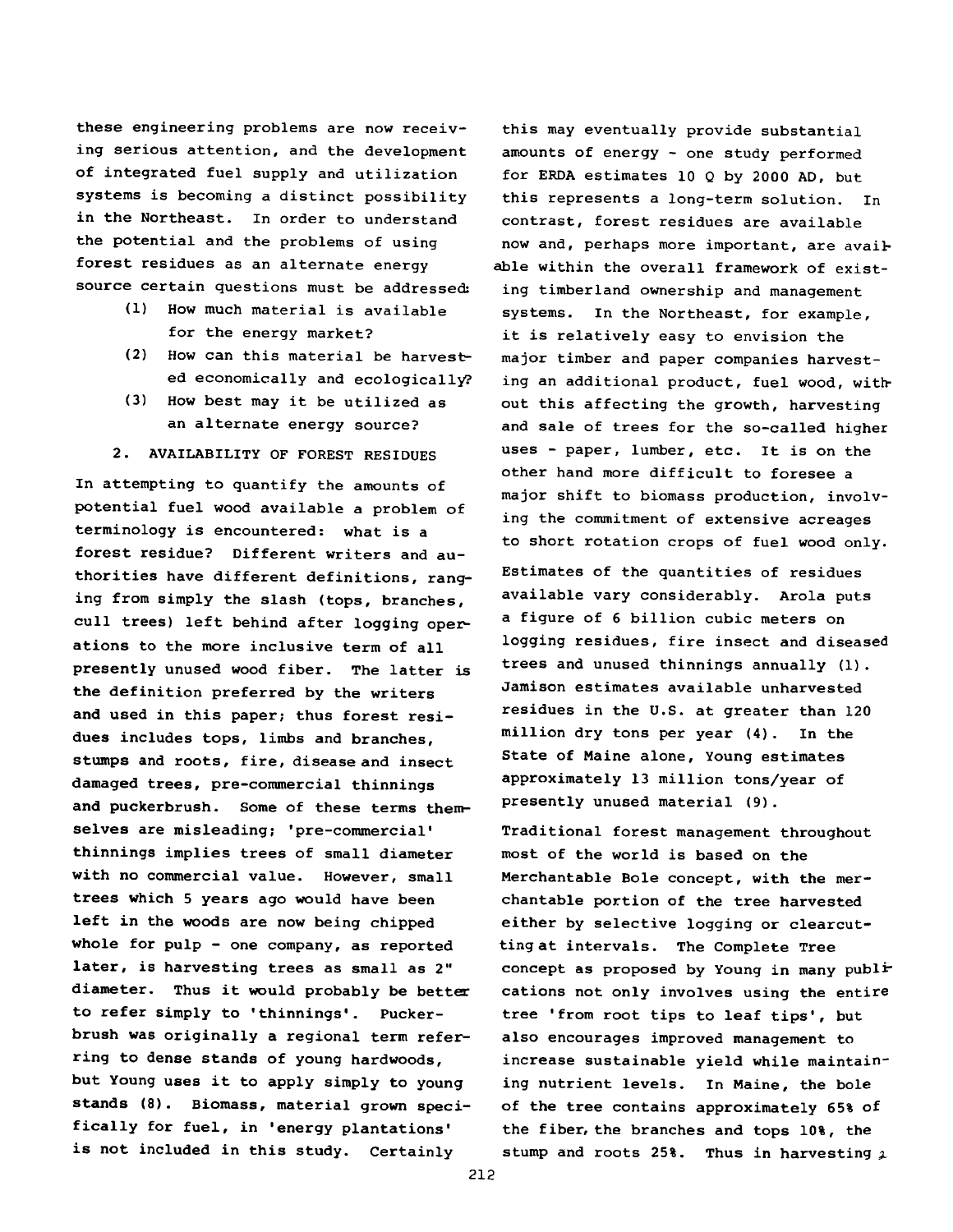**the residues, there is a potential for a total increase of 50% of that currently harvested. This does not include trees considered too small to harvest. Puckerbrush in Maine produces approximately 1.2 dry tons/acre/year above ground.**

**One often used argument against the use of residues for fuel is that this is competing with use for other things, presumably paper and made-up building materials. Certainly the value of wood for its structural and chemical properties will increase and the use of wood as fuel may set the minimum price. But that does not mitigate against its use. The market for pulp and lumber is not infinitely expandable; it must be remembered that an increase in production as small as 5% can make the difference between a shortage and a surplus. Construction of new paper mills and chipboard plants is a long-term proposition; capital costs are ever rising, and environmental considerations often slow down the process and increase costs.**

**While it is conceded that forest residues are not a permanent solution to even a local energy shortage, in the short and medium term a reasonable goal is to utilize this resource for fuel at least until it is needed for its structural/chemical properties rather than its energy content.**

## **3. RESIDUE HARVESTING - GENERAL CONSIDERATIONS**

**Before considering actual residue harvesting systems it is appropriate to take account of the energetics of such harvesting, and also its biological or ecological effect. Approximate energy inputs for operations in various wood production systems have been determined (7). Table I uses these figures to illustrate the particular inputs required of some existing or proposed residue harvesting systems. All such systems have been shown to requite** **less than 5% of the value of the wood harvested as fuel to run the system. There is some concern that residue removal adversely affects nutrients levels in the soil, and the soil's erodibility. If residues are left behind, they undergo bacterial decomposition, returning nutrients to the soil - there is no question that their removal reduces nutrient levels, but how much and for how long is a more complex matter depending upon site, climate geology and other factors. Soil receives nutrients from several sources, not just from residues; weathering of bedrock, precipitation, and nutrient leaching from leaves are all involved. Thus the nutrients lost through residue removal will replaced over time by geological and atmospheric inputs. Loss of residue nutrients may however be important where reserves of organic nitrogen are low to begin with. Young believes that nutrient depletion may be a problem with conventional systems, i.e., even where the residues are left behind (9). Intensive agriculture encountered this problem decades ago - the solution was fertilization, and there are many who believe forestry will follow the same course, in which case removal of the residues as well as the bole will affect only the mount of fertilizer needed, not the decision as to whether any fertilization is needed or not. There is much interest in the possibilities for using municipal garbage and sewage sludge for forest fertilization, as well as pelletized wood ash from various combustion processes.**

**Increased soil erosion has also been attributed to removal of residues, particularly stump/roots removal. Certainly more ground surface is left exposed to possible erosion but again the actual effects are site-specific. In New England and the**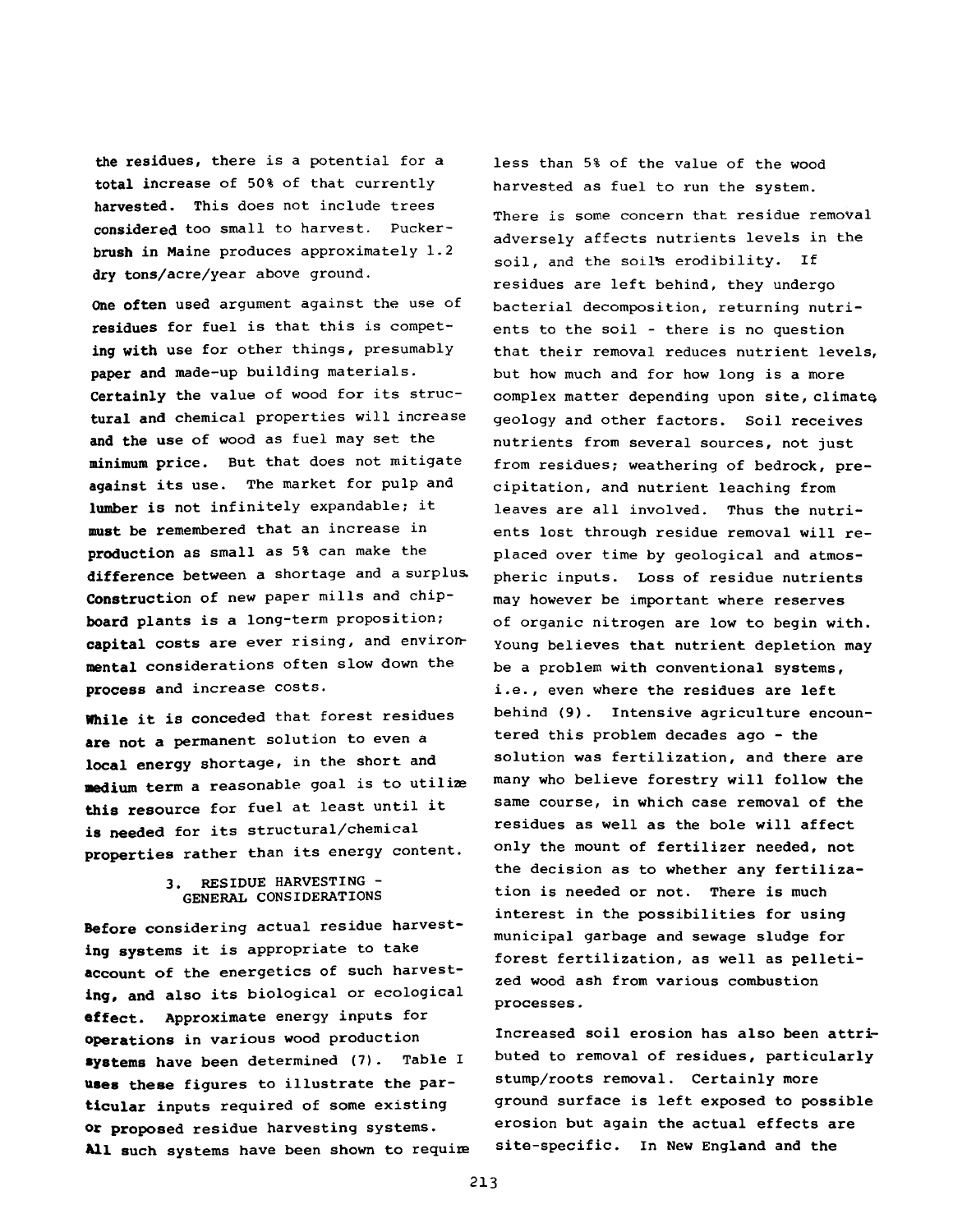### TABLE I

ENERGY USE IN HARVESTING FOREST RESIDUES FOR FUEL

| (a) | Whole trees skidded.<br>delimbed at landing                                     | BTU/ton dry wood                |
|-----|---------------------------------------------------------------------------------|---------------------------------|
|     | Additional energy cost of skidding<br>Chipping<br>Transport                     | negligible<br>75,000            |
|     | Unload<br>Auxiliary activities                                                  | 190,000<br>negligible<br>59,000 |
|     | Total                                                                           | 324,000                         |
|     | (This system probably loses half the available material in<br>skidding)         |                                 |
| (b) | Residues prebunched in stump area,<br>forwarder used to transport to<br>landing |                                 |
|     | Prebunching residues                                                            | 71,000                          |
|     | Forwarding                                                                      | 126,000                         |
|     | Chipping                                                                        | 75,000                          |
|     | Transport                                                                       | 190,000                         |
|     | Unload                                                                          | negligible                      |
|     | Auxiliary activities                                                            | 59,000                          |

| (c) | Thinnings cut, delimbed and bucked |
|-----|------------------------------------|
|     | in woods; forwarded to landing     |
|     | Felling and delimbing              |

| reiling and delimbing |       | 33,000     |
|-----------------------|-------|------------|
| Bucking               |       | 31,000     |
| Forwarding            |       | 126,000    |
| Debarking             |       | 40,000     |
| Chipping              |       | 75,000     |
| Transport             |       | 190,000    |
| Unload                |       | negligible |
| Auxiliary activities  |       | 59,000     |
|                       | Total | 554,000    |
|                       |       |            |

**Total**

**Energy value of residues = 16 ,000,000 BTU/ton dry matter**

**glaciated Great Lakes region erosion due to logging itself is simply not a problem erosion due to poor road layout is the main culprit. In these regions the slopes are not great and the surface of the ground is so irregular that run-off is not a major problem. Removal of stump/root systems leaves a series of small depressions behind, not a condition to encourage erosion. In other regions, particularly the Pacific Northwest the climate and topography make for an entirely different situation where erosion can be a serious problem with or without removal of residues .**

**There are many other factors which warrant consideration if residue harvesting does**

**become an accepted practice; for example, the effect on wildlife populations (logging slash provides shelter for a number of species), the effect of the increased logging traffic on road networks, the possible reduction of forest fires, sociological and economic benefits of an additional industry in a particular area, etc. The departure from traditional forest management concepts is a major step and is likety to lead to a great number of secondary considerations and difficult choices.**

521,000

## **4. RESIDUES HARVESTING - EXISTING AND PROPOSED SYSTEMS**

**Conventional logging practice based on the merchantable bole concept involves the cutting of the tree and removal of tops**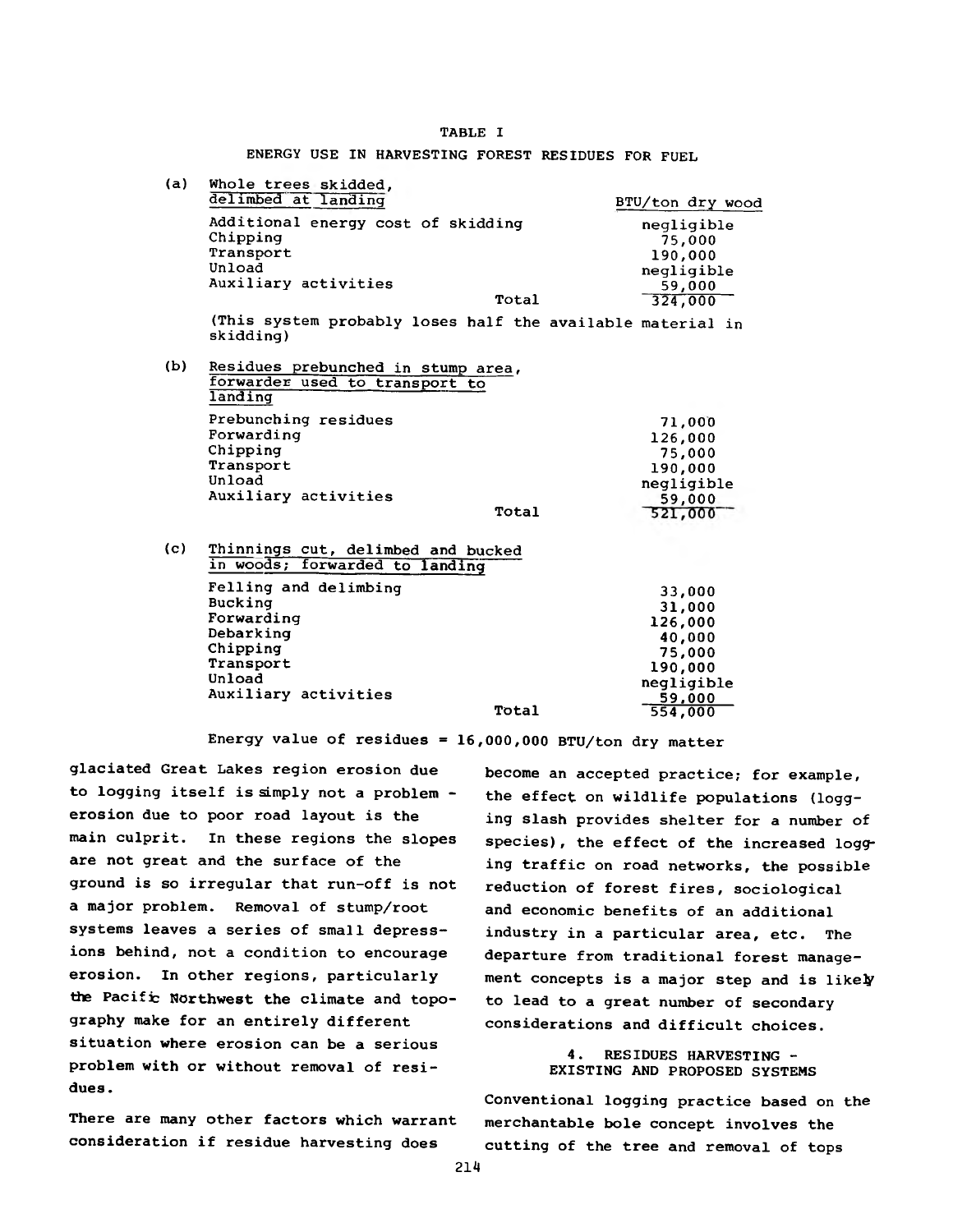and branches. The bole is taken from the woods and the other parts left on the ground. If the area is being selectively cut then trees unsuitable or too small may be left standing; if it is being clearcut these cull trees are left with the slash. Residue harvesting requires the removal of this presently left material; this can be done either by chipping the whole tree in the woods, trucking the whole tree to the miJl and chipping there, or by chipping the residues left by conventional logging.

**In 1969** Morbark Industries brought out a **mobile** version of their stationary chip' **per; since** then whole tree chipping in the **woods** has been steadily increasing. The **chips are** blown into vans, transported to **the mill and** used for pulp or made-up **building** materials. Although highly suc**cessful** there have been limitations, in **that these large** machines were uneconomi**cal if used** on small whole trees, and the **ratio of** bark/fiber reaches levels unaccept-concept in this country. Short rotation **able for** papermaking.

**Recently,** however, small mobile chippers **and debarkers** have been developed and **imported,** allowing the harvesting of trees **as small as** 2" diameter. One land manage**ment company** in Maine is experimenting with **a system** based on these machines. Spindly trees from very dense 30-40 year old stands **are felled,** delimbed and bucked into 8 foot **lengths by** chainsaws. A specially adapted **forwarder** removes the 8 foot material **which is** debarked and chipped at a landing. **Twenty** tons of dry matter per acre are **being removed** in the operation, which be**cause of** its labor intensity barely breaks **even at** present. However, the trees thus **harvested** and marketed would be dead and rotted away before the main crop was ready **ior harvest** so the yield from the land is **9reatly** increased. In addition it appears **that** subsequent growth of desirable trees **in the** thinned area is considerably

improved over adjacent control areas. Availability of equipment to mechanize the selective thinning and processing of the cull material might well make such operations highly profitable and add many millions of tons per year of wood fuel to the national energy product. A figure of \$25-30 per dry ton delivered within 30 miles has been estimated for the fuel wood from this operation. Most authorities agree that residue harvesting costs will decrease as the technology improves.

Experiments carried out some years ago in Georgia on planted sycamore harvested after 5 years showed dry matter yields of over 50 tons/acre, and growth rates of up to 16 tons/acre year. As a "residue" this type of young stand or puckerbrush is most definitely worth harvesting. A West German company now markets a self-propelled puckerbrush harvester, and it appears that there is considerable interest in the forestry involving growing and harvesting of puckerbrush type material on a regular basis has been suggested as a potentially large source of fuel wood. One objection, however, is that the entire production is of low unit value, losing the higher value of sawlogs, veneer logs, etc., which might result from longer rotations. The complicated molecules in wood and the consequent useful structural characteristics of wood are wasted if the entire growth is used for fuel. With the diversity of products into which wood can be formed, a pattern of culture might be developed which would allow the maximization of production gained by short rotations, while not eliminating select trees which have the potential for producing high quality veneer and sawlogs. The system should allow more frequent partial harvesting to increase total yields and ensure that minimal quantities of photosynthetic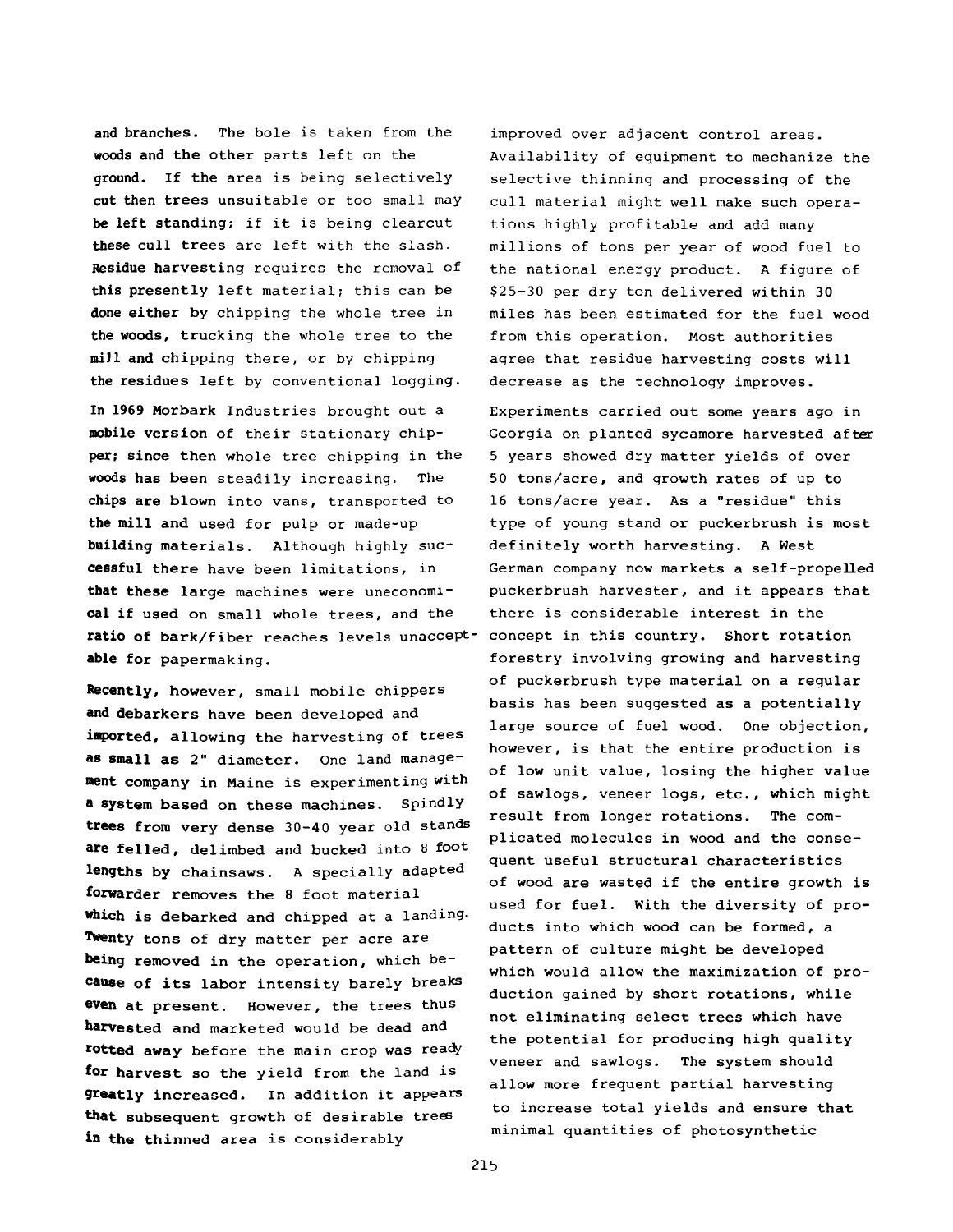**products are lost. Even small, non-competitive, dying trees could produce significant fuel wood while their removal, along with thinning of still growing stems could provide better conditions and stands for maximum growth. The pattern might be based on a series of narrow East-West lanes for use by machinery which could reach into the forest swaths between lanes, pruning to the correct stand and processing the removed material for fuel, chips, made-up building material, pulp logs, etc. Harvest of the mature trees would take place when their shade had protected the next generations of desirable species and eliminated the scrub phase associated with clear cutting. It appears that as much as 3-4 tons of woody material per acre per year could be produced by methods like this on land which currently yields only 1 ton per acre per year. This additional production is available now for the effort of gathering. Development of an economical method for obtaining it would also increase future wood supplies.**

**A research project to test such production intensification/residue harvesting concepts is just beginning at the University of Maine. Three distinct types of harvesting will be studied:**

- **(1) Cutting of permanent East-West lanes in young stands to permit equipment movement.**
- **(2) Thinning, initially at approximately 5 year intervals, of dead and small trees up to 1.5 inches diameter.**
- **(3) Removal of part grown trees, up to 4 or 5 inches diameter to leave as near an ideal stand as possible.**

**The first of these operations involves the use of a "puckerbrush harvester" as proposed by Smith and similar to the machine recently developed in Europe (6).**

**This machine would operate in a similar manner to a combine harvester, cutting and blowing the chipped material into a trailer behind or parallel to the machine.**

**The second operation requires selective cutting and chipping and for this no single machine presently exists. We have proposed the development of such a device. It would consist of a skidder-mounted boom capable of reaching 20' or so into the stand between lanes. At the end of the boom would be a cutting device (probably continuously operating saw type rather than an intermittent shear type) and small chipper. After chipping, the material would be conveyed pneumatically back to the machine and into a towed or self-propelled container. Initial analysis has indicated that such a machine should cost approximately \$25,000 and have a production rate of 2-3 tons/hr in order to be economically viable. Preliminary tests on a prototype combination cutter/chipper mechanism are very encouraging.**

**For the third operation it is envisioned that a conventional feller-buncher would be used with the trees left in the lanes to be chipped by a towed conventional chipper. Table II gives an indication of estimated energy requirements for these operations. Since the energy value in the fuel harvested is 14-16 million BTU/ ton, the energy conversion ratio is substantial .**

**Another development is use of the stumproot system as proposed by Young and evaluated practically in Finland by Hakkila (2). To date the base machine for stump harvesting has been an excavator or a modified feller-buncher. A commercial machine is now in use which uproots, cleans, splits and bunches stumpwood. Primary transport of the product is done by a forwarder which is equipped with a**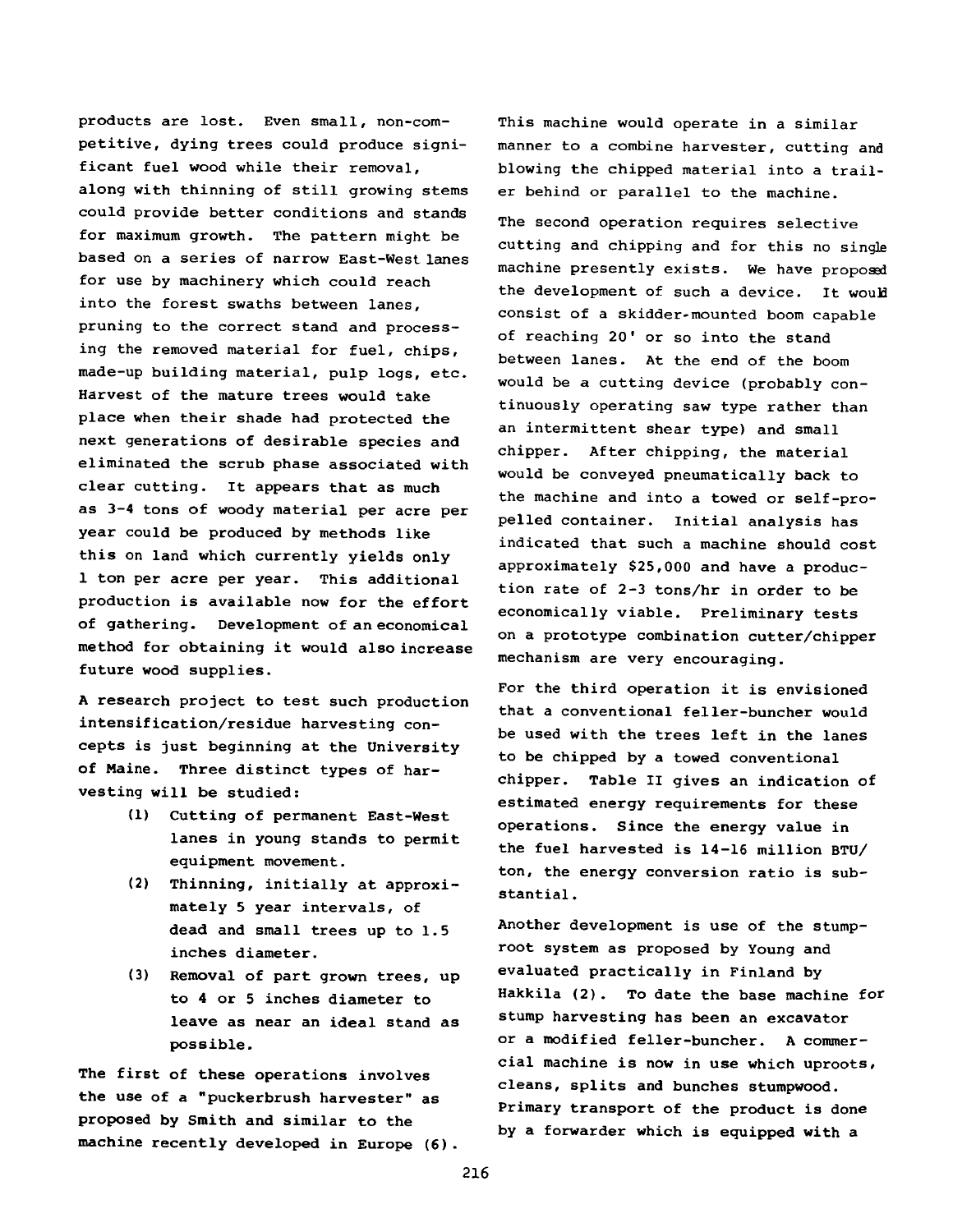TABLE II

#### PROBABLE ENERGY REQUIREMENTS FOR FUEL PRODUCED FROM INTENSIVE "STRIP" FORESTRY

| (a) | Lane thinning                                            |                                                                                                                                                                                                                                   | BTU/ton dry wood |
|-----|----------------------------------------------------------|-----------------------------------------------------------------------------------------------------------------------------------------------------------------------------------------------------------------------------------|------------------|
|     |                                                          | Assumptions Energy requirements similar to a short<br>rotation system other than planting and<br>fertilizing                                                                                                                      | 470,000          |
| (b) | Selective thinning of material up to 1.5 inches diameter |                                                                                                                                                                                                                                   |                  |
|     |                                                          | Assumptions Energy consumption for chipping increased<br>by approximately 3 times due to idle time<br>in reaching and for part loading of chipper.<br>Work rate of 3 tons per hour estimated                                      | 620,000          |
| (c) | Thinning trees up to 5 inches diameter                   |                                                                                                                                                                                                                                   |                  |
|     |                                                          | Assumptions Use of normal feller buncher followed by<br>mobile chipper running in lanes. Production<br>rate of feller buncher assumed to be only 33%<br>of normal work rate due to small trees and<br>extra difficulty of removal | 685,000          |

**stump grapple,** enlarged loading space and **a tipping** body. A pulping plant presently **utilizes the** green stump wood as a supple**mentary raw** material for sulphate pulp. **The stump** processing unit of the mill can **produce** 20,000 dry tons per year of chips **from the stumps** with a sand content less **than 0.2%.**

**A prototype** device which can harvest the **stump and** root system directly has been **developed in** the U.S. and was tested in **Maine during** the summer of 1977. Very **little soil** disturbance results from the **extraction** of the stump which is vibrated **while being** pulled out of the ground. **Fifteen** tons of dry matter per acre were **removed by** the stump extraction process.

**Much of** the material resulting from an in**tensified** production/residue removal sys**tem will** certainly be used as a raw **material** rather than as fuel, especially **if upgrading** of barky woodchips becomes **commercially** accepted. Nevertheless, the **demand for** wood products is not inexhausti**ble and** rising energy costs make the utili**zation of** substantial amounts of these **harvested** residues as fuel an economically **80und** proposition.

5. ENERGY RECOVERY FROM RESIDUES

The chipped material from forest residues is an essentially homogeneous material with a higher bark/fiber ratio than that obtained by chipping fully grown trees. Moisture content of the green material is between 40 and 50%, and the energy content between 8000-9000 BTU/dry pound depending on species and bark content.lt can be converted to usable energy by many different processes, including bioconversion techniques such as anaerobic digestion or fermentation,and thermochemical processes pyrolysis, gasification and direct combustion.

Although considerable effort is being directed towards the development and improvement of many of these processes, it is felt that the most promising, most advanced and most feasible technology is simple direct combustion of wood fuel. Conversion of wood to other fuels, for example, low BTU gas, substitute natural gas, synthetic oils and methanol give portability and multiple use, but generally at the expense of capital cost and conversion efficiency. Potential applications for wood combustion systems range from large electricity generating stations to small comfort heat-,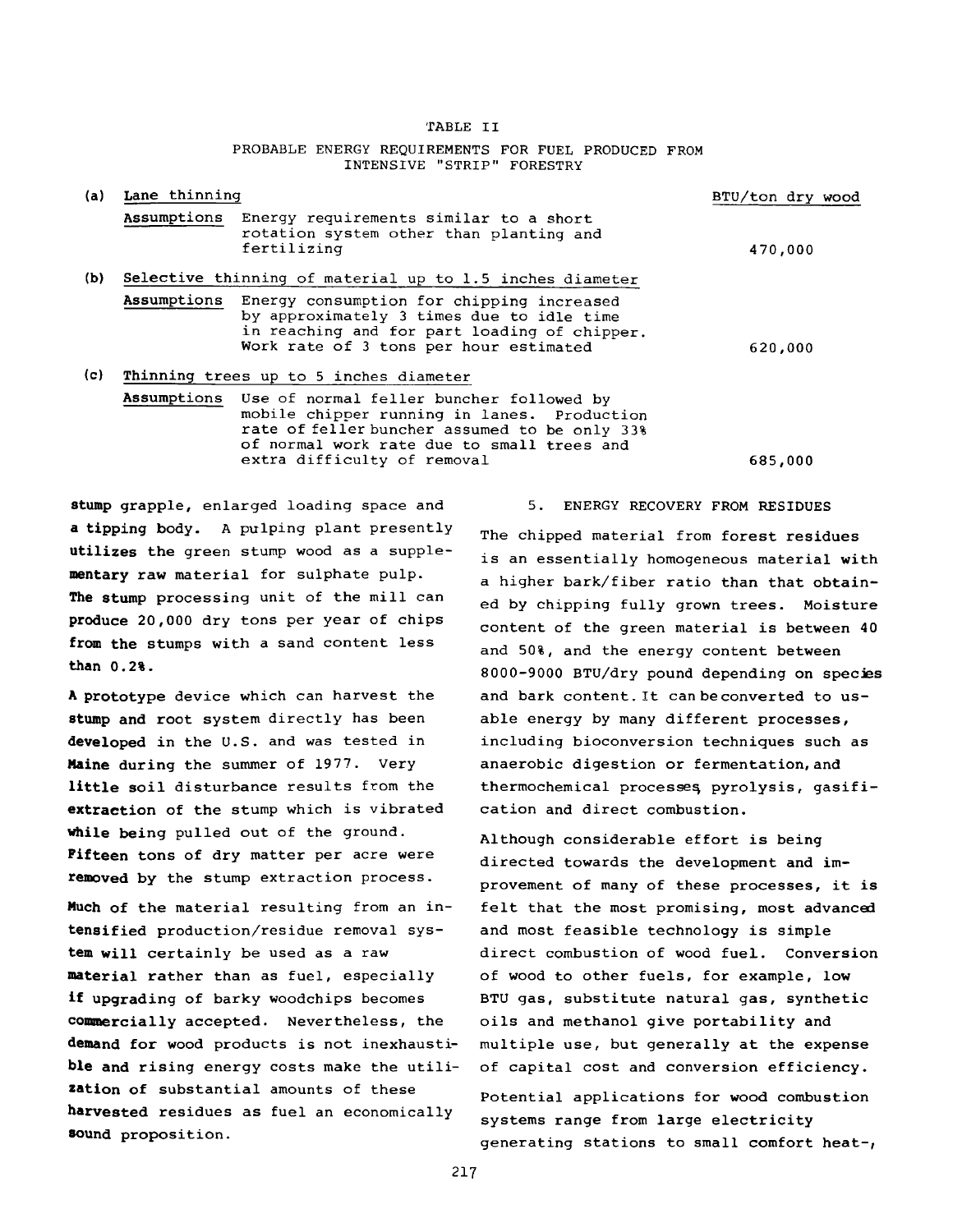**ing systems for residential and commercial use. Several utilities have studied the potential for power generation using wood fuels. The possibilities depend greatly on location, fuel availability, projected demands, etc. One major problem is that of balancing fuel transportation distances against size of proposed plant. Cost per megawatt decreases with the size of the plant because of the economies of scale, and the trend is to build bigger and bigger stations. However, to supply fuel to generate, for example, 800 MW of power necessitates drawing wood supplies from a 30,000 square mile area, with trucking distances up to 100 miles. Present costs make this entirely uneconomical.**

**Stations of approximately 50 MW output, drawing fuel from within a 20 mile radius have been proposed for several areas in New England. A recent ERDA grant of \$2.5 million provides for planning and startup assistance for such a plant in northern Maine. The feasibility study will include investigations into the merits of using biomass, residues, and other resources.**

**Power generation using manufacturing wood residues e.g. stud mill wastes, is already an accepted concept, and the technologies of handling and combustion are basically the same as for logging residues. Manufacturing wastes are available at a fraction of the cost, however, since their cost is absorbed by the primary timber products and they are utilized at, or very close to the site of production. One waste wood boiler at a Maine stud mill operates a generator supplying 7.5 MW, and burning 33 truckloads of hogged fuel per day. The possibilities of using other types of residue is under investigation. Another Maine company plans to construct a similar, larger generating station in the near future.**

**Recent developments in magnetohydrodynamics (MHD) may change the economics of wood fired stations considerably. MHD generators, in combination with conventional steam turbines are capable of efficiences (predicted) of approximately 50%— a 50% increase over existing systems, and are adaptable to wood fuels. The smaller 50 MW stations may thus be made efficient enough to be economically feasible using trucked-in logging residues.**

**Large-scale wood combustion competes with No. 6 fuel oil presently costing approximately 35 cents/gal. Competition with No. 2 oil (50 cents/gal) used in smaller, comfort and process heat systems allows the high cost of wood fuel transportation (\$5/ cord - 10 cord load, 50 mile radius) to be more readily absorbed.**

**Residential space heating accounts for something over 10% of all U.S. energy consumption. While it is recognized that on a national basis wood has the potential for supplying only a part of this, in certain areas, notably New England, the Northwest and the Great Lakes Region wood fuels can make a major contribution.**

**Since 1973 there has been a tremendous increase in the use of wood as a home heating fuel. Sales of woodstoves have multiplied enormously over this period and many homes have completely replaced oil by wood. However, the overall effect of all this woodburning is relatively small; there are many reasons for this. It is doubtful that wood will become widely accepted as a home heating fuel until it can offer levels of convenience, safety and reliability comparable with conventional fuels; not everyone is willing to expend the time and energy needed for cutting, splitting, drying, carrying and hand-feeding of stickwood. Many woodburners are realizing that paying \$75 per cord for firewood is a rather poor**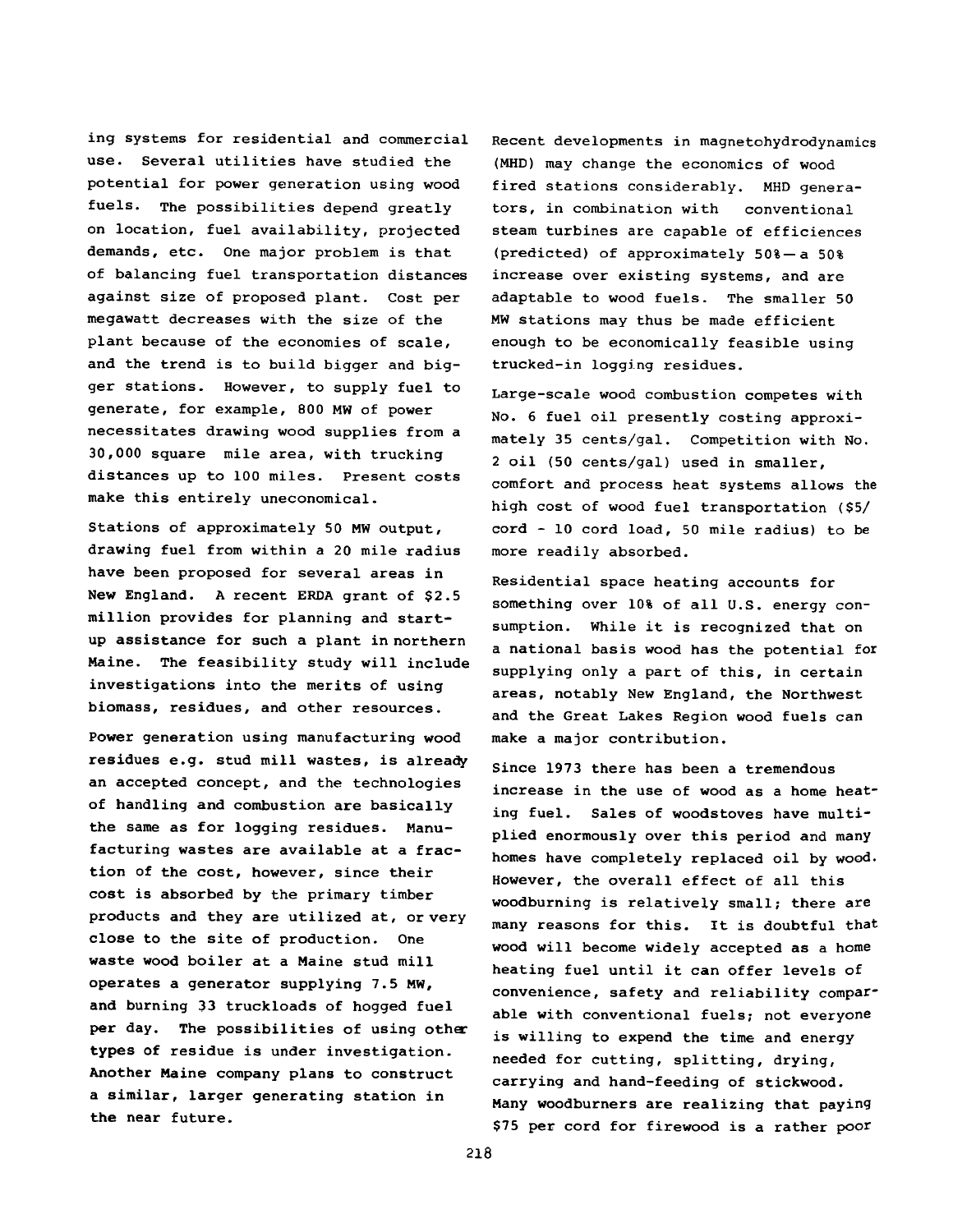investment, even at today's oil prices. Conventional woodstoves are efficient and safe only over a limited operating range. Since they rely on draft control for regulating heat output, the wood fuel receives less than stoichiometric oxygen except when run flat out. This leads to incomplete combustion, low efficiency and the generation of intermediate combustion products which can condense in chimneys to form creosote, one cause of the tragic increase in residential fires attributed to woodstoves.

**The use of** forest residues for fuel repre**sents** an entirely different situation. **The material** is in the form of chips, **which allow** the use of mechanical feeding **and automatic** operation similar to resi**dential** coal stokers of the past. With **mechanical** feeding of the fuel, the rate **of burning** can be controlled by rate of **fuel input** rather than by restricting air **supply.** Thus, there is always complete **combustion,** no dangerous or unpleasant **intermediate** products, and a higher ther**mal efficiency.** Chips can be dried much **faster** than stickwood because of their **higher** surface area/volume ratio; they **ignite easily** and burn well, and can be **stored,** conveyed and handled more easily **than logs.** Regular delivery of chips for **fuel, from** a central stockpile, would be **similar** to coal delivery systems; outdoor **silos or** basement hoppers would store a **3-4 week** supply, eliminating the need for large woodpiles.

**The** Agricultural Engineering Department **of the** University of Maine has been study**ing this** concept since 1973, and has **developed** many of the components required **for the** system. Small scale (less than **1 million** BTU/hr) automatic woodchip **burners** have been designed, constructed, **and** satisfactorily tested. This work is **described** in other papers (3, 5). The

latest system developed under this program is a 200,000 BTU/hr fully automatic system capable of burning chipped puckerbrush, residues or hogged fuels at moisture contents up to 45%. A second prototype, of 500.000 BTU/hr capacity has been installed in a factory in Southern Maine and will be tested this winter. A third unit, of 450.000 BTU/hr is being designed to fire a hot water heating system for a new vocational center in Ellsworth, Maine. Additional installations have been proposed for a greenhouse complex in North Carolina, a senior citizens housing project in Maine, a hotel in New Brunswick and several other applications. At this point the concept looks extremely attractive. Capital costs for these systems are running 3 to 4 times that of equivalent sized oil-fired units, but these higher costs can be recovered in **4** to 8 years depending on the source of chips.

At present there is no commercial network of storage and delivery of chipped wood fuels for small scale users. All the systems so far built or proposed either have a private source of wood wastes, or plan to purchase a woodlot and a chipper and supply initially themselves and later other similar systems. It will certainly take many years to set up a widespread wood fuel supply network, but if the demand exists then it will only be a matter of time. It must be remembered that the present fuel-oil delivery network was not set up overnight.

#### 6. CONCLUSIONS

Use of forest residues, combined with intensification of present wood production undoubtedly has great potential as an alternate energy source.

The forest industry is justifiably, but perhaps overly, cautious about entering the wood fuel market. Uncertainty about